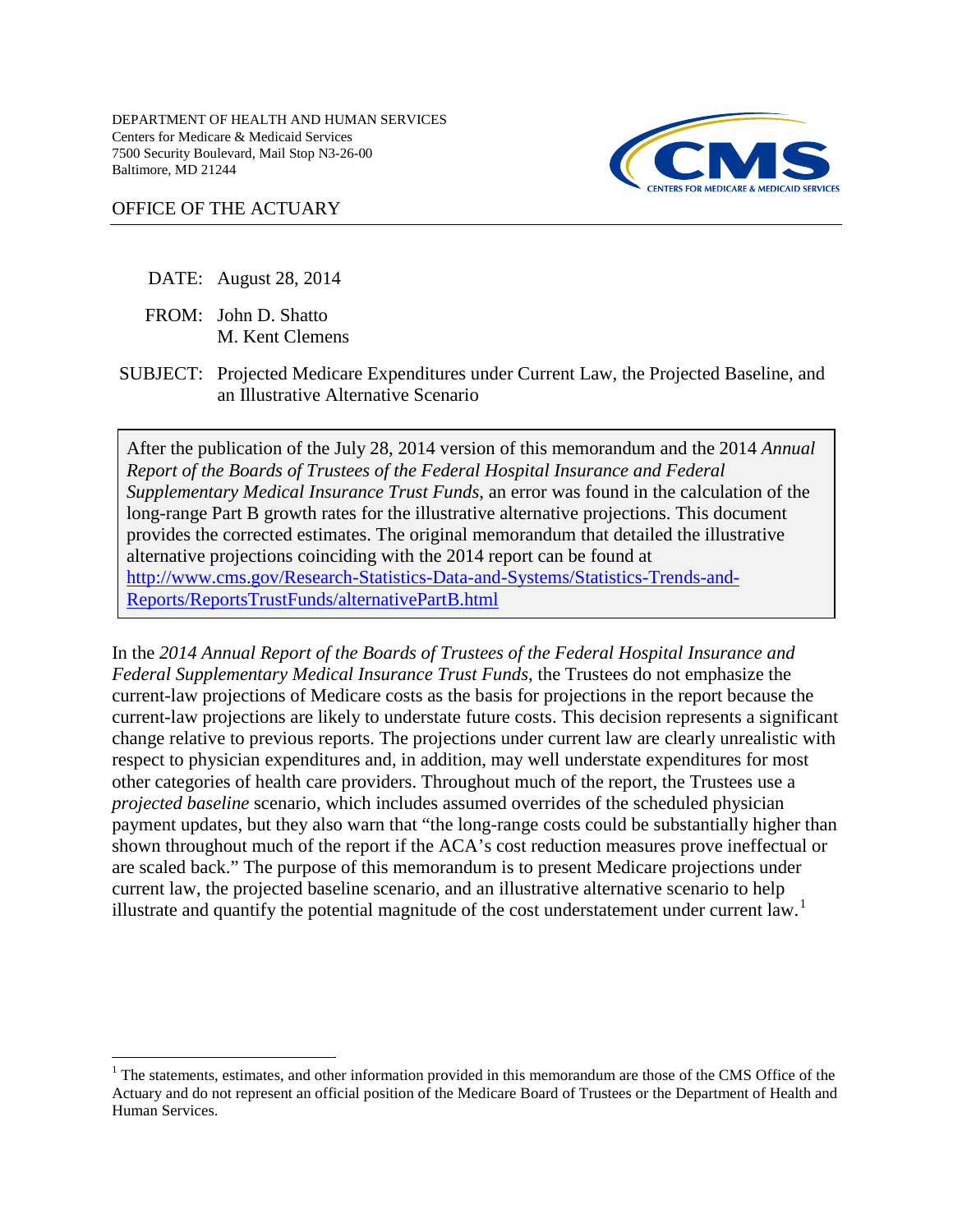# **Overview**

Among the most important factors in projecting Medicare expenditures are the annual payment updates to Medicare providers. The estimates based on current law are complicated substantially by mandated reductions in these payment updates for most Medicare services. In particular, Medicare payment rates for physician services as determined by the Sustainable Growth Rate (SGR) system are scheduled to be reduced by almost 21 percent on April 1, 2015. For most of the other categories of Medicare providers, the Affordable Care Act (ACA), as amended, calls for a reduction in payment rate updates equal to the increase in economy-wide multifactor productivity. $2$ 

As described in more detail below, in our view the scheduled physician payment reduction is implausible, and there is a strong likelihood that the productivity adjustments will not be sustainable in the long range. It is reasonable to expect that Congress would find it necessary to legislatively override or otherwise modify the reductions in the future to ensure that Medicare beneficiaries continue to have access to health care services. If these payment reductions were moderated or removed, estimated Medicare costs would exceed the thresholds that would require the Independent Payment Advisory Board (IPAB) to develop proposals to reduce the growth rate below the threshold. These reductions would be quite challenging.

Because of the potential long-range effects of the productivity adjustments, delivery and payment innovations, and certain other aspects of the ACA are so uncertain, an independent panel of expert actuaries and economists was asked to review the assumptions and methods used by the Trustees to make projections of the financial status of the trust funds. In its final report, the 2010-2011 Medicare Technical Review Panel recommended that the Trustees incorporate a chart comparing the current-law projections to two illustrative alternatives.<sup>[3](#page-1-1)</sup> The first alternative—which constitutes the projected baseline scenario emphasized throughout the 2014 Trustees Report—includes an adjustment to the physician payment reductions resulting from the SGR system. The full illustrative alternative includes the physician payment update change, adjustments to the reductions in payment updates by the increase in economy-wide productivity for most other provider categories, and the operations of the IPAB. A summary of the currentlaw and illustrative alternative scenario information is contained in appendix V.C of the 2014 Trustees Report, and the projected baseline scenario information is used as the basis for much of the report.

# *(1) Physician Payments*

Medicare payments for physicians' services are based on a fee schedule, which reflects the relative level of time and effort required for each service and also its relative complexity. These relative factors per service are translated into dollar payment amounts through a conversion factor, which is updated each calendar year based on the SGR mechanism specified in law. The SGR system compares the accumulated amount of actual physician-related spending to a

<span id="page-1-0"></span> $\overline{a}$  $2^2$  The ACA specifies use of the 10-year moving average increase in private nonfarm business multifactor productivity. *Multifactor productivity* is a measure of real output per combined unit of labor and capital, reflecting the contributions of all factors of production.

<span id="page-1-1"></span><sup>&</sup>lt;sup>3</sup>The *Review of Assumptions and Methods of the Medicare Trustees' Financial Projections is available at* <http://aspe.hhs.gov/health/reports/2013/MedicareTech/TechnicalPanelReport2010-2011.pdf>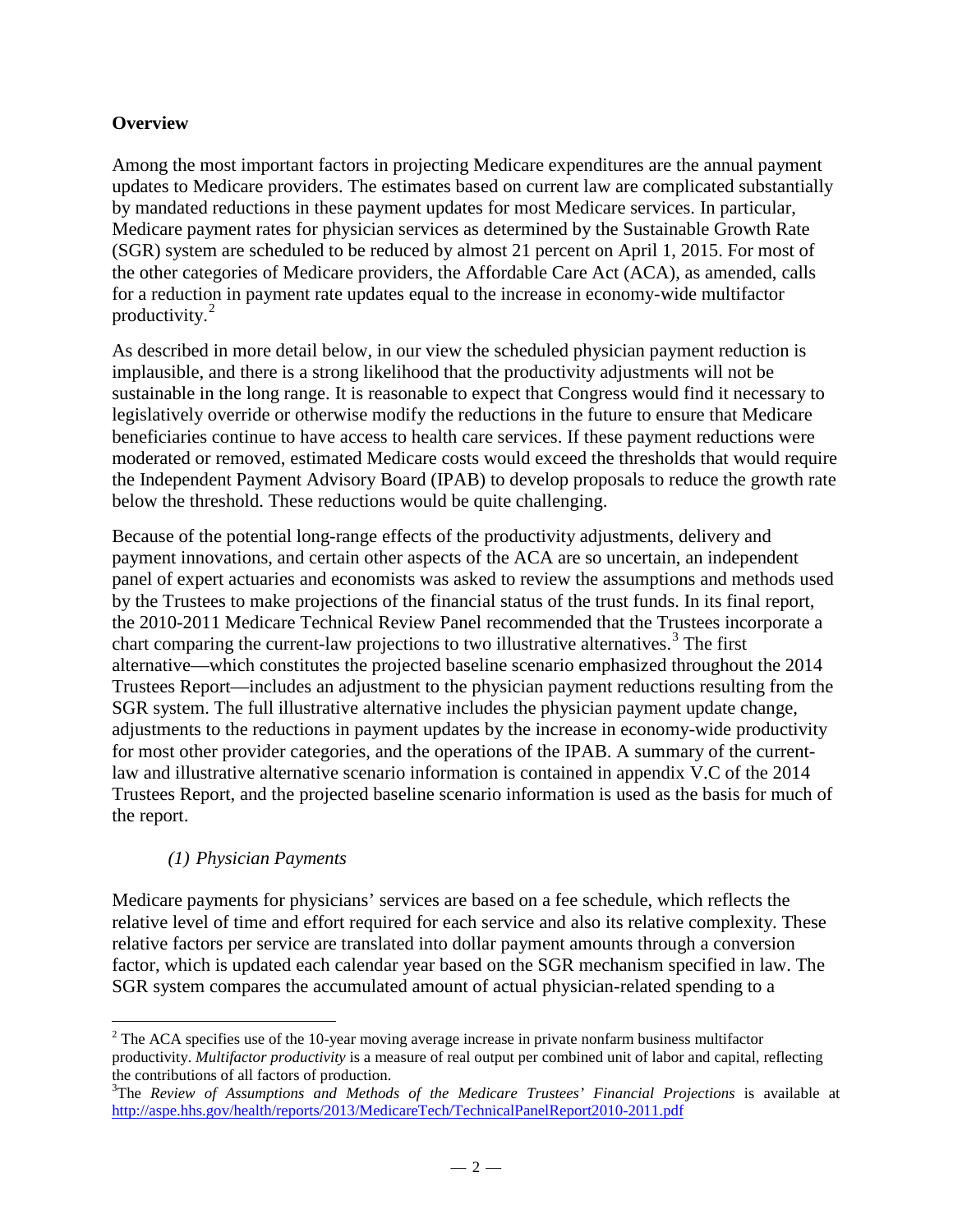specified target level. If actual cumulative spending exceeds the cumulative target spending level, then one or more future physician payment updates per service will be reduced so that future actual expenditures will be lower and ultimately reach the target amount allowed under the law. Similarly, if the actual spending is below the target level, then future physician updates will be increased. The update adjustments are subject to limits on both the increase and the decrease.<sup>[4](#page-2-0)</sup> The intent of the SGR system, which was enacted as part of the Balanced Budget Act of 1997, is to limit growth in spending on physician services to a sustainable rate, roughly in line with the rate of overall economic growth.

Because actual physician-related spending has exceeded the target spending levels for 2001 through 2009, physician payment reductions have been scheduled for every year since 2002. An update of −4.8 percent was required and was allowed to take effect in 2002—the only historical year in which a negative physician update was implemented under the SGR system. For 2003 through March 2015, scheduled negative updates of at least −5 percent were overridden by new legislation, which provided updates ranging from 0 percent to 2.2 percent. For 2004 through 2006, these legislative acts not only provided replacement updates and increased the actual physician spending but also specified that the target level of spending would not be increased to match.<sup>[5](#page-2-1)</sup> Thus, the actual spending did not decrease, the gap between actual and target spending did not decrease, and the cumulative difference between actual and target spending grew substantially.

Each of the legislative changes to the physician updates for 2007 through March 2015 increased both actual and target spending but required that the payment updates for subsequent years be determined as if the updates in the prior years had not been changed. Without these legislative changes, actual spending would have been lowered to be closer to the level of target spending. Instead, actual spending did not decrease, and target spending was legislatively increased. Therefore, the gap between actual and target spending was narrowed, but this narrowing was caused by raising the target level of spending rather than by reducing the level of actual spending.

The physician payment update legislation for 2007 through March 2015 requires payment updates for subsequent years to be determined as if the legislation had not occurred. This requirement has the effect of accumulating the impact of the scheduled payment reductions and applying this accumulated impact in the following year. As a result, the scheduled payment update on April 1, 2015 is estimated to be −20.8 percent.[6](#page-2-2)

<span id="page-2-0"></span> $\overline{a}$ <sup>4</sup> For more information on the sustainable growth rate system, see

<span id="page-2-1"></span> $\frac{http://www.cms.hhs.gov/SustainableGRatesConFact/01_Overview.asp.}\n\frac{5}{\text{For these legislative acts, increasing the actual physician spending, but not changing the target spending, resulted.}$ in a lower 10-year cost estimate than would have occurred if target spending had been adjusted to accommodate the higher costs resulting from the higher payment updates. Each such action, however, contributed to a significant increase in the difference between accumulated actual and target spending, requiring additional physician payment reductions in the future under the current-law SGR system.<br><sup>6</sup> The cumulative difference between actual and target physician spending has been substantially reduced, as have

<span id="page-2-2"></span>the resulting negative updates scheduled under the SGR system, as a result of a regulatory change in the definition of *physician services* under the SGR system. Specifically, physician-administered drugs were removed from physician services in the SGR system back to 1996 by the November 2009 final physician rule. This change reduced the estimated total reduction required at that time by the SGR system from roughly 45 percent under the prior rule to 28 percent under the new regulation.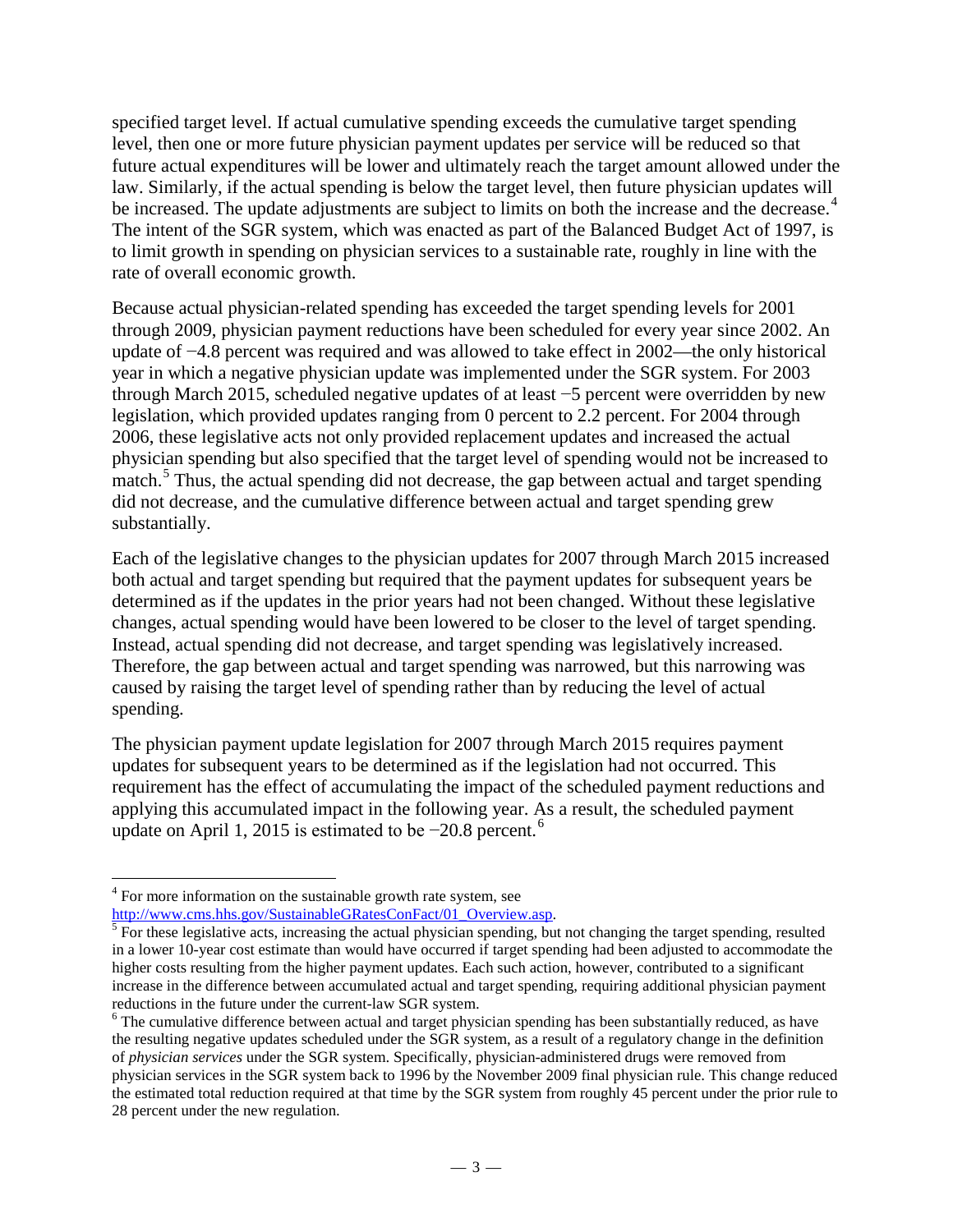A large negative update is extremely unlikely to occur. As noted, Congress has overridden all of the scheduled reductions from 2003 through March 31, 2015. Moreover, the projected −20.8-percent update in 2015 is as large as many of those previously avoided. Because of the improbability of a large negative update, the Part B estimates emphasized in the 2014 Medicare Trustees Report use a projected baseline, which includes an override of the physician payment updates based on the SGR system. $7$ 

# *(2) Productivity Adjustments*

Most of the services covered by the Medicare fee-for-service program (including inpatient hospital, outpatient hospital, skilled nursing facility, and home health care) receive annual payment increases based on statutory input price indices. These price indices, or *market baskets*, measure the increase in prices that each category of provider must pay for the goods and services they purchase to enable them to care for patients. Such inputs includes wages and other compensation for their employees, medical and other equipment, and overhead expenses such as heating, utilities, and rent. Other Medicare services, such as ambulance, ambulatory surgical centers, laboratory services, certain durable medical equipment, and prosthetics, have their payments updated annually by the increase in the Consumer Price Index (CPI). The Affordable Care Act specifies that all of these payment updates be reduced by the percentage increase in the 10-year moving average of private nonfarm business multifactor productivity beginning as early as 2011.<sup>[8](#page-3-1)</sup> These update reductions cannot be modified or rescinded except through new legislation. The Protecting Access to Medicare Act of 2014 eliminated the productivity adjustments for laboratory services, requiring that payments be based instead on a periodic survey of private health insurance payment rates for those services.

In the 2014 Trustees Report, private nonfarm multifactor productivity is estimated to increase by about 1.1 percent per year in the long range, which is roughly its long-term historical average. This assumption reflects the expectation that, as has occurred historically, relatively high rates of productivity will continue in the manufacturing sector, with much lower rates in the service sector.<sup>[9](#page-3-2)</sup> The theory of these findings is consistent with *Baumol's disease*, which suggests that sustained productivity gains in service industries is difficult to achieve as long as the services remain labor-intensive. $10$ 

For the health sector, measured productivity gains have generally been quite small, given the labor-intensive nature of health services and the individual customization of treatments required in many instances. To the extent that productivity gains are attainable for the health sector,

<span id="page-3-0"></span> $\overline{a}$ <sup>7</sup> The 2014 Medicare Trustees Report was released on July 28, 2014. It is available at http://www.cms.gov/ReportsTrustFunds/.

<span id="page-3-1"></span> $8$  Note that these payment updates affect all of the services covered under Part A and many of the services covered under Part B. The Medicare Part D payments to drug plans and qualifying employers are not affected by the

<span id="page-3-2"></span> $\frac{9}{9}$  Service sector productivity—and health sector productivity in particular—is notoriously hard to measure. However, manufacturing multifactor productivity was recently estimated to have increased 1.37 percent per year from 1987 through 2006 compared to a 0.03-percent *decline* for services. Michael J. Harper, *et al*., "Nonmanufacturing Industry Contributions to Multifactor Productivity, 1987-2006" *Monthly Labor Review*,

<span id="page-3-3"></span><sup>&</sup>lt;sup>10</sup> Baumol, William J. "Macroeconomics of Unbalanced Growth: The Anatomy of Urban Crisis." *American Economic Review,* 57, no. 3 (1967): 415-426.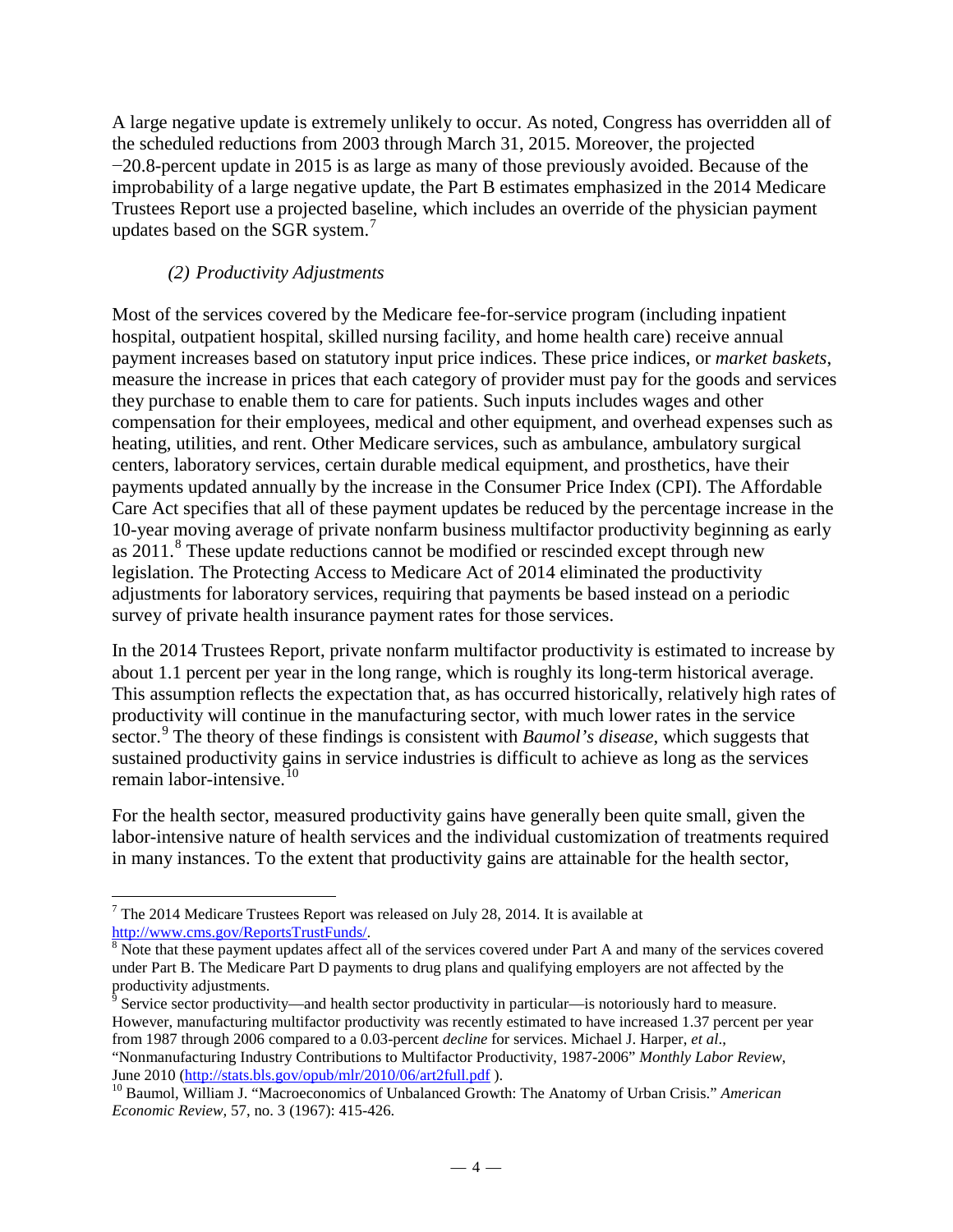Medicare should share in the resulting financial benefit. Additionally, to the extent that there is excess cost or waste in the health care system, providers should be able to withstand slower payment updates until such time as the excess cost or waste is eliminated. Historical hospital productivity growth has been estimated at about 0.4 percent per year.<sup>[11](#page-4-0)</sup> For skilled nursing facilities and home health agencies, productivity gains are believed to be close to zero.<sup>[12](#page-4-1)</sup>

Based on the historical evidence of health sector productivity gains, the labor-intensive nature of health care services, and presumed limits on the extent of current excess costs and waste that could be removed from the system, actual health provider productivity is very unlikely to achieve improvements equal to the economy as a whole over sustained periods. In addition, some Medicare payment systems (such as payments for ambulatory surgical centers) are updated by the CPI, which already reflects changes in economy-wide productivity gains. These updates will also be reduced by economy-wide multifactor productivity gains under the new law, a factor that will essentially require these providers and suppliers to achieve twice the rate of economy-wide multifactor productivity increases to break even.

As a result of the update reductions, affected providers will certainly have an even stronger financial incentive to reduce unnecessary aspects of care and to eliminate wasteful costs. Moreover, it is possible that providers will find new ways to take advantage of technology and otherwise improve their productivity to a greater extent than they appear to have been able to do in the past. Finally, the intensive program of research and development for innovative new approaches to health care service delivery and payment, as facilitated by the ACA, may lead to more cost-effective care, with the potential to help reduce cost growth to rates compatible with the lower Medicare price updates. These outcomes, while highly desirable, are far from certain. Until such gains can be demonstrated, it is more reasonable to expect that provider costs per service will continue to increase in the long range more in line with long-term past input price growth.

To illustrate the implications of the productivity adjustments and the physician payment reductions under current law, simulated future Medicare price levels under current law were compared to private health insurance and Medicaid. For several categories of service, including inpatient and outpatient hospital services, nursing facility care, clinic services, and laboratory tests, Medicaid payments are subject to certain upper payment limits (UPLs). For these services, total payments for all services in each category by a State Medicaid program cannot exceed what Medicare would have paid for the same care.<sup>13</sup> Medicaid payments for other categories, notably

<span id="page-4-0"></span> $\overline{a}$ <sup>11</sup> See Jonathan D. Cylus, et al., "Hospital Multifactor Productivity: A Presentation and Analysis of Two Methodologies" [\(http://www.cms.gov/Research-Statistics-Data-and-Systems/Research/](http://www.cms.gov/Research-Statistics-Data-and-Systems/Research/HealthCareFinancingReview/Downloads/07-08Winterpg49.pdf)<br>HealthCareFinancingReview/Downloads/07-08Winterpg49.pdf).

<span id="page-4-1"></span> $\frac{12}{12}$  $\frac{12}{12}$  $\frac{12}{12}$  Harper, *et al.* estimate that multifactor productivity in ambulatory health care services averaged a 0.7-percent decline per year from 1987 through 2006 and that hospitals and nursing and residential care facilities averaged a 0.9-percent decline over the same period. It should be noted that the authors and several others have discussed the difficulties in measuring health sector output, a situation that the Office of the Actuary and many prominent researchers are working to improve.

<span id="page-4-2"></span><sup>&</sup>lt;sup>13</sup> The UPL is set as a reasonable estimate of what Medicare would have paid for those services and is not a precise calculation of exactly what Medicare would have paid for all Medicaid claims. For the purpose of this analysis, we have assumed that (i) UPLs are equal to what Medicare would have paid for Medicaid services, and (ii) Medicaid programs could make total payments that would precisely match UPLs. In actuality, there may be small differences between UPLs and what Medicare would have paid for these services, and between Medicaid payments and UPLs.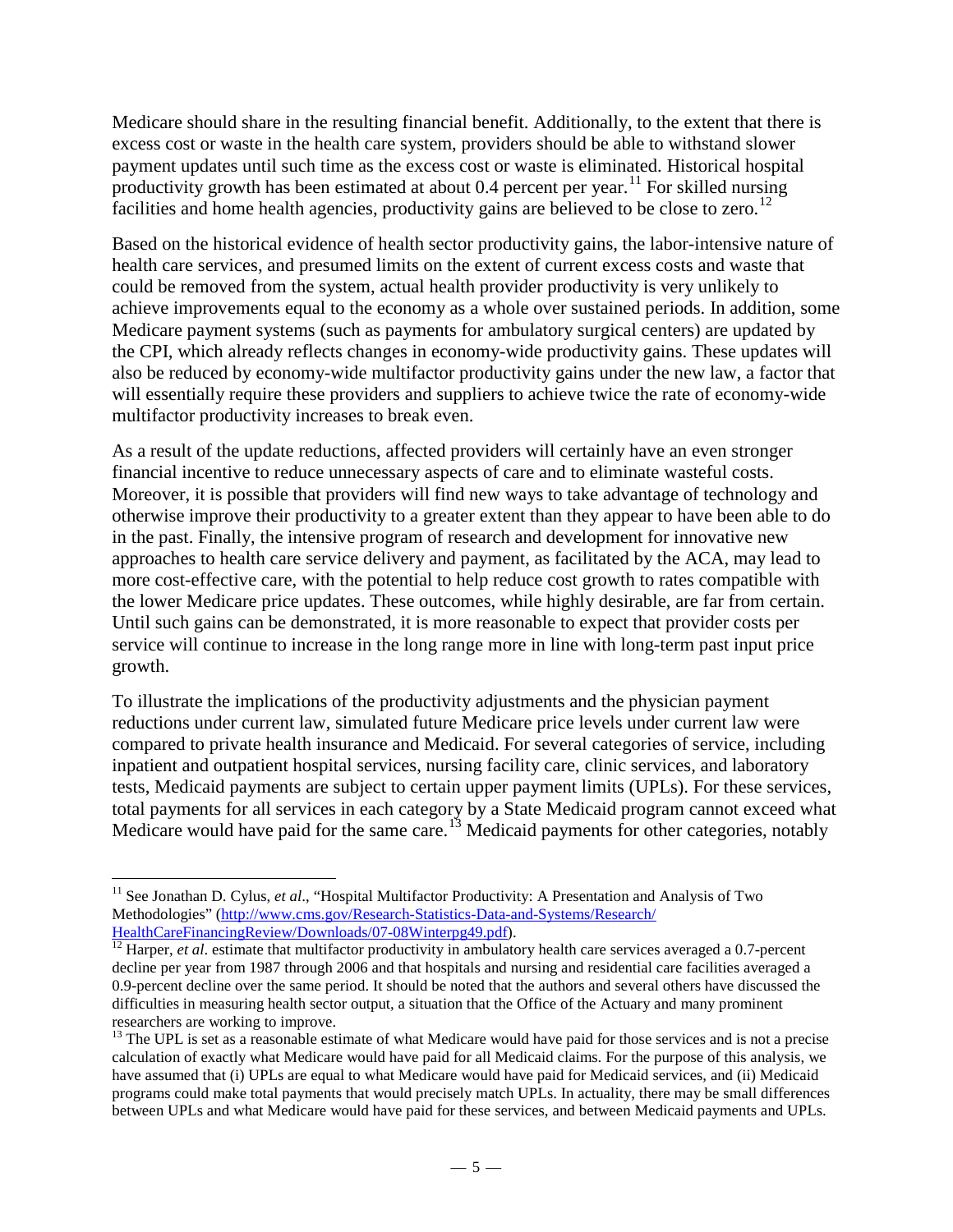physician services, are not subject to UPLs.<sup>[14](#page-5-0)</sup> The payment rates paid by private health insurers are assumed to be unaffected by the reductions in the Medicare payment rates for this illustration.

For inpatient hospital services, Medicare payment rates in 2012 were about 68 percent, and Medicaid payment rates were about 70 percent, of private health insurance payment rates (including Medicaid disproportionate share hospital, or DSH, payments).[15](#page-5-1) As shown in figure 1, Medicaid payment rates equal Medicare payment rates in 2013, and both decline in tandem relative to private health insurance payment rates over the next 75 years under the illustration. The increasing differential between Medicare and private payment rates is due to the productivity adjustments in 2013 and later for the Medicare payment updates (and, to a lesser degree, to the other, smaller downward adjustments in 2010 through 2019 specified by the ACA in addition to the productivity adjustments). The smaller UPL established by the Medicare rates forces a similar differential for Medicaid payments. By the end of the long-range projection period, Medicare and Medicaid payment rates for inpatient hospital services would each represent roughly 41 percent of the average level for private health insurance.



**Figure 1. Illustrative comparison of relative Medicare, Medicaid,** 

For other services subject to UPLs, future Medicaid payment rate changes would tend to follow a pattern similar to that shown above for inpatient hospital services; however, the initial Medicare and Medicaid payment rates relative to private health insurance rates, and the relative projected updates, would be somewhat different for these other services.

 $\overline{a}$ 

<span id="page-5-0"></span><sup>&</sup>lt;sup>14</sup> There is a physician UPL in Medicaid, but it is not a binding limit, as is the case for the other services listed above.

<span id="page-5-1"></span><sup>&</sup>lt;sup>15</sup> American Hospital Association, 2011 TrendWatch Chartbook. For the purpose of this analysis, we have assumed that the relative rates were the same for 2010.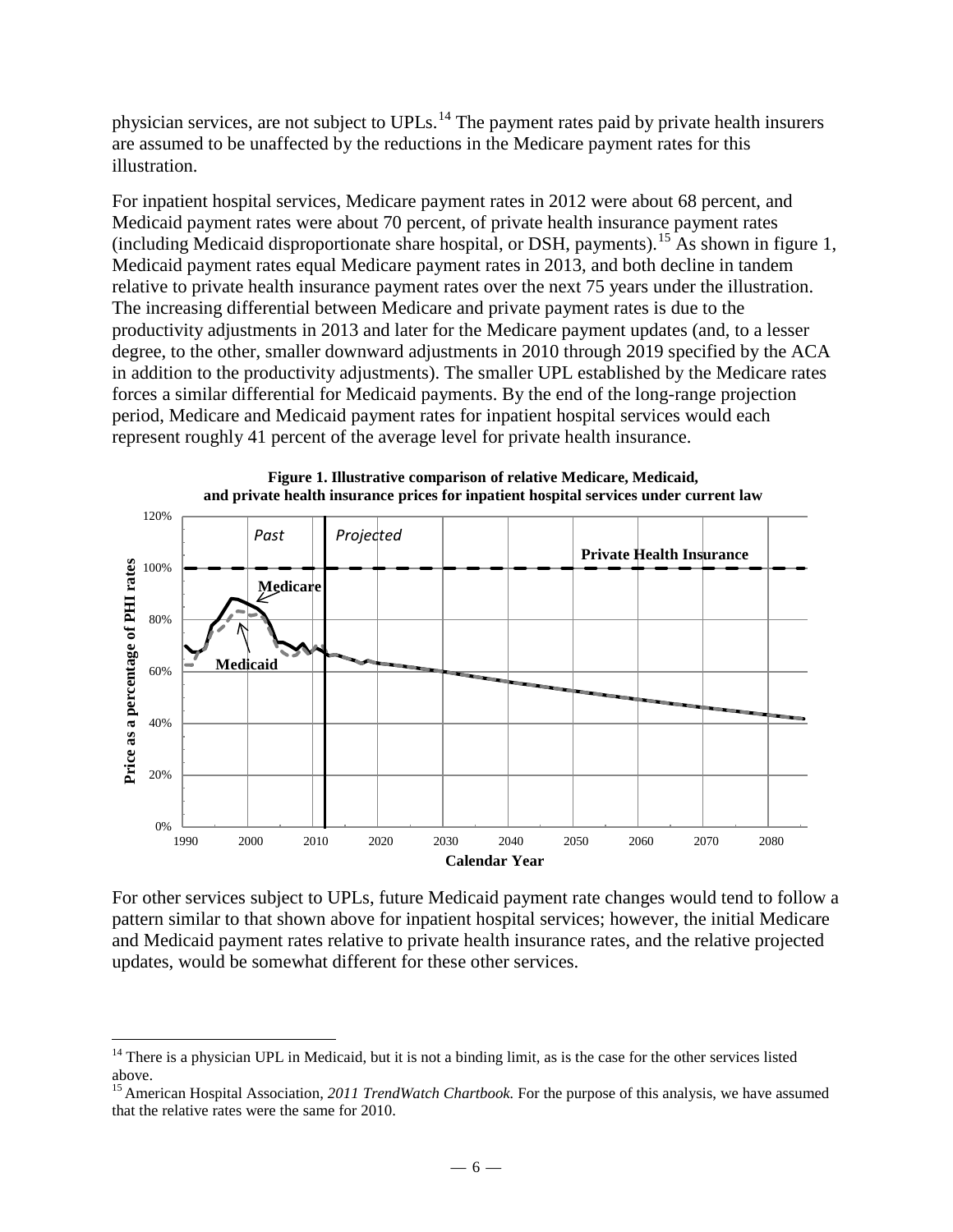For physician services, Medicare payment rates are updated according to the SGR formula in current law. Medicaid payment rates are not directly related to Medicare physician fees and thus may grow at different rates over time (and can exceed corresponding Medicare payment rates). As before, we have calculated illustrative future Medicare and Medicaid payment levels for physician services relative to private health insurance payment rates. For Medicaid and private health insurance, we have assumed that payment rates would increase annually at the rate of increase of the Medicare Economic Index (MEI).<sup>[16](#page-6-0)</sup> Medicaid payment rates are adjusted in 2013 and 2014 as specified in the ACA, which provides for temporary increases in Medicaid payments for primary care physicians.

Figure 2 shows the resulting comparison of future Medicare and Medicaid payment rates for physician services relative to private health insurance payment rates under the illustration. Medicare payment levels in 2009 were about 80 percent of private health insurance payment rates, and Medicaid payment rates in 2008 were about 58 percent.<sup>[17](#page-6-1)</sup> In this illustration, Medicaid payment rates increase to 73 percent of private health insurance levels in 2013 and to 77 percent in 2014 and then return to 58 percent. Medicare physician payment rates decline to 67 percent of private health insurance payment rates in 2015, due to the scheduled reduction in the Medicare physician fee schedule of about 21 percent under the SGR formula in current law. (In practice, Congress is very likely to override this reduction, as it has consistently for 2003 through March 31, 2015.) Under current law, the Medicare rates would eventually fall to 34 percent of private health insurance levels by 2088 and to less than half of the projected Medicaid rates. The continuing slower growth would occur as a result of negative update adjustment factors caused by growth in the volume and intensity of physician services that exceeds the increase factor specified by the SGR formula.

<span id="page-6-0"></span><sup>&</sup>lt;sup>16</sup> The MEI is a price index reflecting the weighted-average price change for various inputs needed to furnish physician services, adjusted by the change in economy-wide private nonfarm business multifactor productivity. Medicaid payments for physician services have generally not kept pace with the MEI in recent years. At today's levels, Medicaid payment rates have contributed to problems with access to such services. Because further growth below the rate of increase of the MEI would likely exacerbate these problems, especially in the long range, we believe it is reasonable to illustrate future Medicaid physician payment rates based on assumed growth equal to the MEI increase.

<span id="page-6-1"></span><sup>17</sup> Medicare Payment Advisory Commission (MedPAC), *Report to the Congress: Medicare Payment Policy*, March 2011; Zuckerman, Stephen, *et al.* "Trends in Medicaid Physician Fees, 2003-2008." *Health Affairs*, 28, no. 3 (2009): w510-w519. Medicaid physician payment rates relative to those of private health insurance are derived by multiplying the ratio of Medicare rates to private health insurance (0.80, MedPAC) by the ratio of Medicaid rates to Medicare (0.72, Zuckerman). In addition, for the purpose of this analysis, we have assumed that the relative rates in these sources were the same in 2010 as they were in the year in which they were last measured (from 2009 and 2008, respectively). The ratio of Medicaid payment rates to Medicare payment rates is interpolated between 1998 and 2003 (0.64 and 0.69) and between 2003 and 2008 (0.69 and 0.72).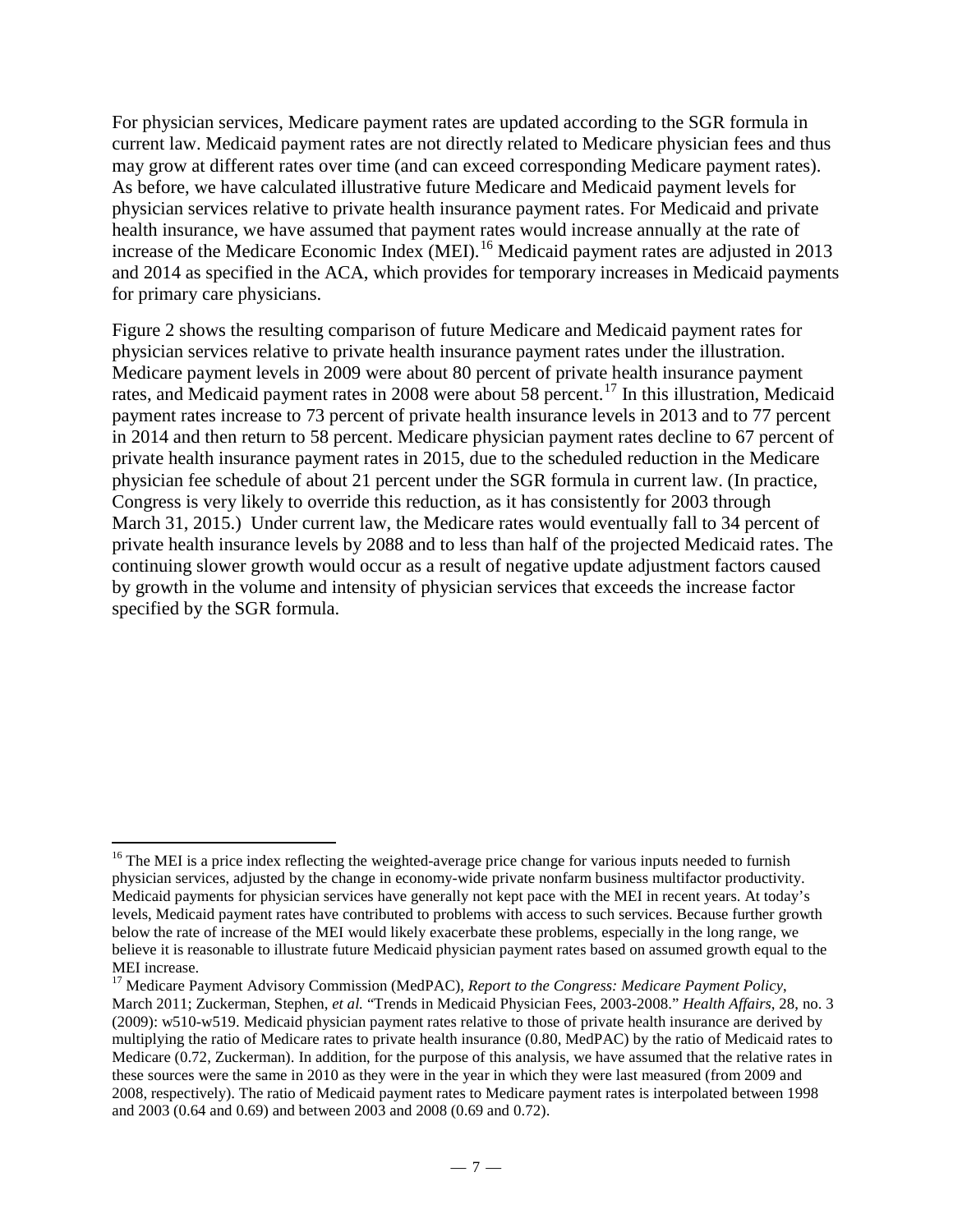

**Figure 2. Illustrative comparison of relative Medicare, Medicaid, and private health insurance prices for physician services under current law**

The Office of the Actuary has estimated that by 2019 up to 5 percent more hospitals would experience negative total facility margins relative to 2012.<sup>18</sup> Additionally, 5-10 percent of hospitals would experience negative Medicare margins by 2019.<sup>19</sup> By 2040, approximately half of hospitals, two-thirds of skilled nursing facilities, and 90 percent of home health agencies would have negative total facility margins.

In practice, providers could not sustain continuing negative margins and, absent legislative changes, may have to withdraw from providing services to Medicare beneficiaries, merge with other provider groups, or shift substantial portions of Medicare costs to their non-Medicare, non-Medicaid payers. Congress would presumably act to adjust Medicare payment rates as necessary before such a situation developed. It is also reasonable to expect that health care providers, unable to match economy-wide productivity gains, will make every effort to improve efficiency, eliminate wasteful costs, and take other steps to maintain their viability despite the slower Medicare price updates. Further consolidation by hospitals, physician practices, and other providers can increase their ability to negotiate favorable prices with private health insurance plans. In some instances, substantial improvements in cost effectiveness have been achieved by particular provider groups, such as ThedaCare of Appleton, Wisconsin and the Cleveland Clinic in Ohio.

Numerous prominent experts have pondered how providers might react to the Medicare update reductions in the long range, with most noting that consistent payment reductions are unsustainable. Writing in a *National Journal* blog, Dr. David Cutler, Professor of Applied

 $\overline{a}$ 

<span id="page-7-0"></span><sup>&</sup>lt;sup>18</sup> See [http://www.cms.gov/Research-Statistics-Data-and-Systems/Statistics-Trendsand-](http://www.cms.gov/Research-Statistics-Data-and-Systems/Statistics-Trends-and-Reports/ReportsTrustFunds/Downloads/ProjectionMethodology2014.pdf)

<span id="page-7-1"></span>[Reports/ReportsTrustFunds/Downloads/ACAmarginsimulations2014.pdf.](http://www.cms.gov/Research-Statistics-Data-and-Systems/Statistics-Trends-and-Reports/ReportsTrustFunds/Downloads/ProjectionMethodology2014.pdf) <sup>19</sup> MedPAC recently reported in the March 2014 *Report to the Congress: Medicare Payment Policy* that payment changes may cause Medicare revenues to fall below the costs of relatively efficient providers in 2015.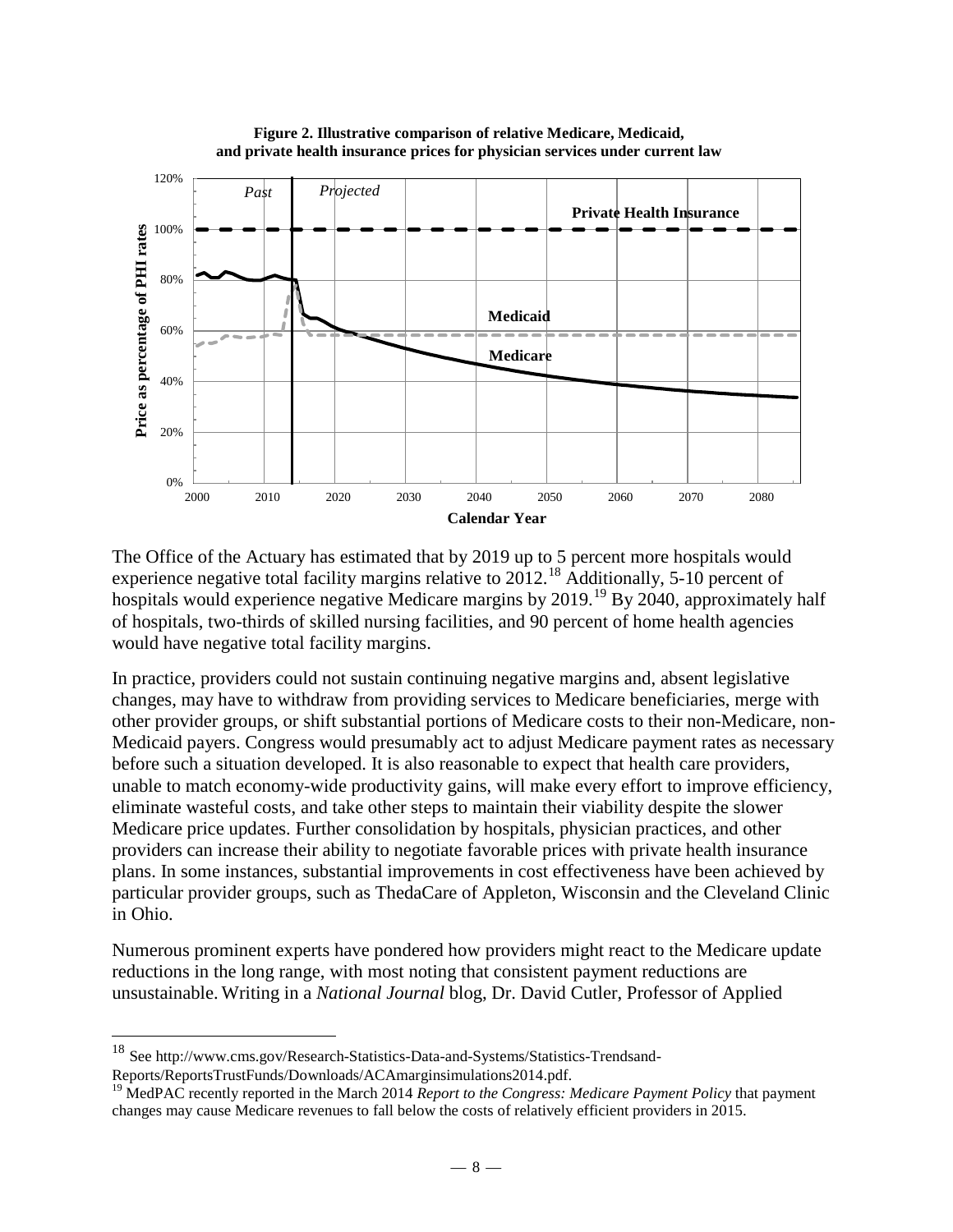Economics at Harvard University, stated that "as the actuaries … note, traditional payment reductions are not a long-term source of financing. Prices can be reduced only so far before they become unreasonably low." Dr. Joseph Newhouse, Professor of Health Policy and Management at Harvard, wrote in an article for *Health Affairs*: "…it is equally hard to imagine cutting only Medicare spending while spending by the commercially insured under age sixty-five continues to grow at historic rates, which would lead to a marked divergence between what providers are paid for treating the commercially insured relative to what they are paid for Medicare beneficiaries. This gap could jeopardize Medicare beneficiaries' access to mainstream medical care."<sup>[20](#page-8-0)</sup>

Similarly, in an article for *Foreign Affairs*, former CBO and OMB Director Peter Orszag said, "[One] approach is to simply reduce payments to providers—hospitals, doctors, and pharmaceutical companies. This blunt strategy can work, often quite well, in the short run. It is inherently limited over the medium and long term, however, unless accompanied by other measures to reduce the underlying quantity of services provided. If only Medicare and Medicaid payments were reduced, for example, providers would shift the costs to other patients and also accept fewer Medicare and Medicaid patients."<sup>[21](#page-8-1)</sup> Washington and Lee University law professor Timothy Jost wrote in the *New England Journal of Medicine* that "If the gap between private and Medicare rates continues to grow, health care providers may well abandon Medicare."<sup>[22](#page-8-2)</sup> Finally, in a recent editorial in *Health Services Research,* Austin Frakt found that "The ACA includes both a blunt Medicare payment cut (the predicted 1.1 percent annual productivity adjustment) and designs for incentives for higher quality and better outcomes (like ACOs). Evidence suggests the former is not productivity enhancing.... $^{32}$ 

## (3) Independent Payment Advisory Board

The Affordable Care Act calls for the creation of an independent 15-member Independent Payment Advisory Board (IPAB) aimed at slowing Medicare cost growth. Under current law, the IPAB must submit proposals to the President for years in which the projected rate of growth in Medicare spending per beneficiary exceeds specified thresholds. For 2015 through 2019, the threshold rate of growth in Medicare spending per beneficiary is the average of the increases in the CPI for all items and in the CPI for Medical Care. Thereafter, the law requires IPAB proposals if the projected rate of growth in Medicare spending exceeds the estimated increase in the Gross Domestic Product (GDP) plus 1.0 percentage point.

If the growth in Medicare spending exceeds the threshold, the IPAB must develop savings provisions to bring the growth rate down to the threshold (subject to certain maximum reductions). These provisions will automatically take effect unless lawmakers enact an

<span id="page-8-0"></span><sup>&</sup>lt;sup>20</sup> Newhouse, Joseph P. "Assessing Health Reform's Impact on Four Key Groups of Americans." *Health Affairs*, 29, no. 9 (2010): 1-11.

<span id="page-8-2"></span><span id="page-8-1"></span><sup>&</sup>lt;sup>21</sup> Orzag, Peter R. "How Health Care Can Save or Sink America." *Foreign Affairs*, 90, no. 4 (2011): 42-56.<br><sup>22</sup> Jost, Timothy Stoltzfus, J.D. "The Independent Payment Advisory Board." *New England Journal of Medicine*,

<span id="page-8-3"></span><sup>&</sup>lt;sup>23</sup> Frakt, Austin B. "Hospital Cost Shifting and Productivity." *Health Services Research*, 49, no. 1 (2014): 1-10. Frakt also comments on developing research literature about the price and quantity effects of Medicare price changes, and he notably concludes that, as public payments to hospitals are moderated, private ones do not necessarily increase. Such research often finds that moderated public payments can lead to an expansion in the supply of services to private patients and a contraction in the supply of services to Medicare patients. We have illustrated in this memorandum scenarios in which private prices do not contract with public prices; however, even when the price measures do not diverge, issues of access and quality may arise, as noted in Frakt's research.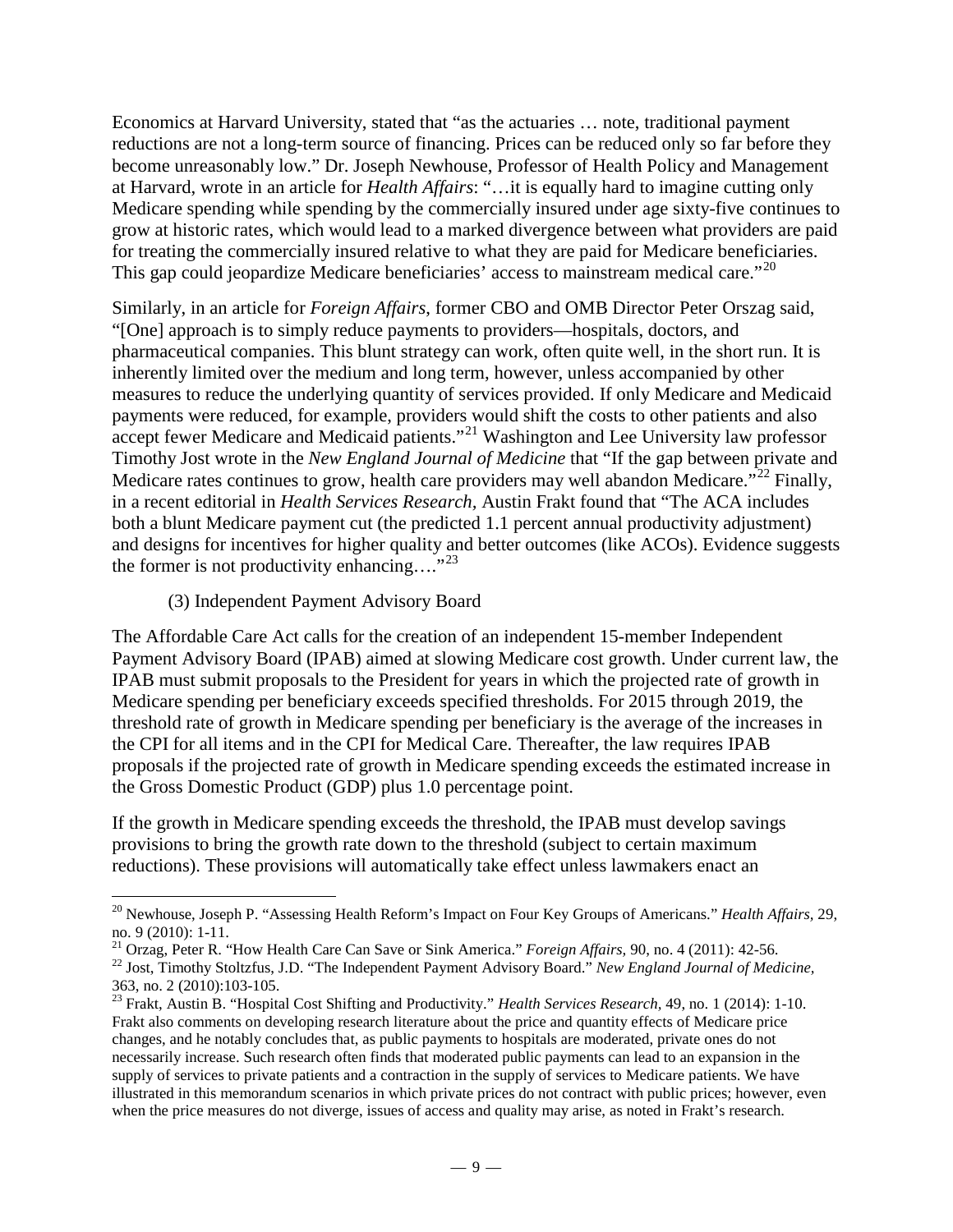alternative measure that achieves the same level of savings. The IPAB's efforts are complicated by provisions that prohibit increases in beneficiary cost-sharing requirements and that exempt certain categories of Medicare expenditures from consideration.<sup>[24](#page-9-0)</sup>

# **Estimation Methodology**

Since there is a strong likelihood that the current-law Medicare expenditure projections are based on payment updates that are not feasible, we have prepared a set of alternative projections to illustrate the level of Medicare expenditures that could result if these current-law provisions are not sustained in all future years. The following section describes the methodology used to determine both the projected baseline projections that are emphasized in the 2014 Trustees Report and the projections for the illustrative alternative scenario.

The projected baseline scenario includes assumed physician payment updates rather than the physician payment reductions resulting from the SGR system. Under this scenario, Medicare payments to physicians would be updated by 0.6 percent annually for the next 10 years, reflecting the average update that has occurred over the most recent 10 years (the 10 years through March 2015) during which Congress overrode the SGR reduction otherwise required. For 2023 through 2037, the illustration assumes that the Medicare physician spending growth would gradually transition to the per capita increase in health spending in the U.S. overall and then equal that rate for the last 50 years of the projection. On average, this long-range growth rate is equal to GDP plus 1 percent. (Parts A and D are negligibly affected under the projected baseline scenario.)

The illustrative alternative scenario includes the same physician assumptions as the projected baseline scenario, but it also includes a gradual phase-down of the productivity adjustments and the elimination of the IPAB requirements. Specifically, the productivity adjustments of roughly 1.1 percent would be applied fully through 2019 but then would be phased down to 0.4 percent over the 15 years beginning in 2020. In 2034 and later, Medicare Part A and Part B per capita cost growth rates are assumed to equal the growth rates for national health expenditures, which are estimated to average GDP plus 1 percent.

The illustrative alternative projections are shown for Parts A and B and for Medicare in total. The Part D projections under current law are not affected by the payment-update issues and are only negligibly affected by the IPAB requirements.

## **Comparison of Results**

This memorandum compares the Medicare projections under current law with the projected baseline scenario and an illustrative alternative scenario. This analysis is for comparison purposes only and should not be interpreted or construed as advocating any particular legislative change. In particular, no endorsement of this alternative by the Office of the Actuary, CMS, or the Medicare Board of Trustees should be inferred. Similarly, our description of the problems

<span id="page-9-0"></span> $24$  The estimates in the 2014 Medicare Trustees Report result in reductions in Medicare growth rates in 2024, 2026, 2028, 2031, 2033, 2035, 2037, 2040, and 2042.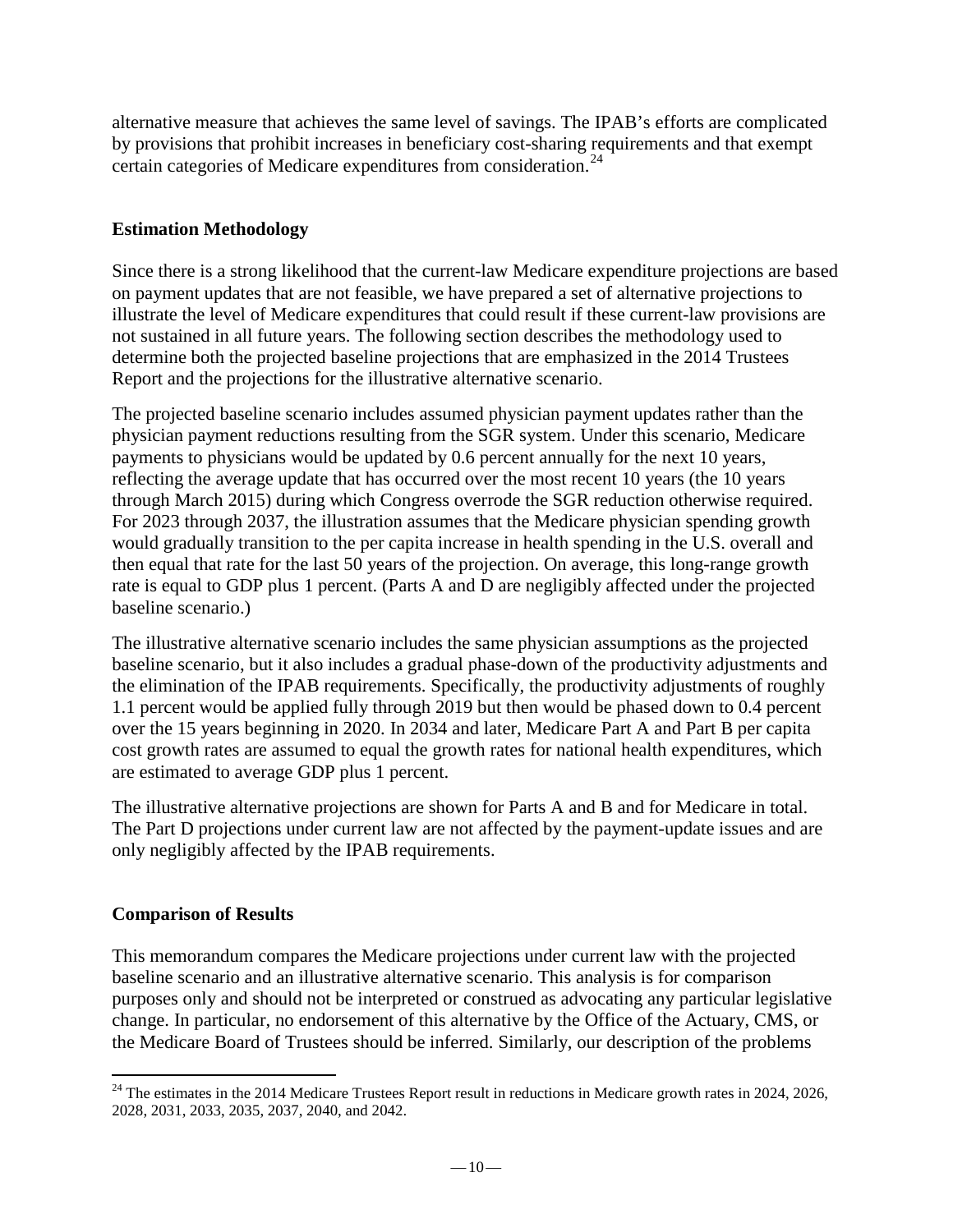that would likely result from the physician payment reductions and/or the long-term application of the productivity adjustments should not be interpreted as a criticism of the statutory policy. Our intent is to help inform Congress and the public at large that an evaluation of the financial status of Medicare that is based on the provisions of current law is likely to portray an unduly optimistic outcome. This paper is also an attempt to promote awareness of these issues, to illustrate and quantify the amount by which the Medicare projections are potentially understated, and to help inform discussions of potential policy reactions to the situation.

## *(1) Part A*

The alternative projection begins phasing down the productivity adjustments prescribed in the Affordable Care Act after the first 8 years of the projections and eliminates the reductions that the IPAB is required to produce. The resulting expenditure projections for Part A are therefore slightly higher than the current-law and projected baseline projections starting in 2020 and ultimately become substantially higher by the end of the 75-year period. Since the impact is relatively modest in the short term, there is only a negligible difference in the expected trust fund exhaustion date. Figure 3 shows projected Part A trust fund assets for the alternative and projected baseline scenarios. Under the illustrative alternative projection, the Part A trust fund is estimated to be exhausted in 2029, about 1 year earlier than the projected baseline.



**Figure 3. Projected HI trust fund assets as a percentage of annual expenditures**

Note: The projected baseline scenario and current-law projections are negligibly different for Part A.

Figure 4 shows the projected Hospital Insurance (HI) income and cost rates for the illustrative alternative compared to the results shown in the 2014 Trustees Report under the projected baseline. Since the projected baseline and illustrative alternative projections are varying only the payment rates to providers, the income rate is the same as current law.

HI expenditures are projected under the projected baseline to rise from about 3.6 percent of taxable payroll in 2013 to 4.8 percent in 2040 and to 5.6 percent in 2088. Under the illustrative alternative projection, costs would continue increasing as a percentage of taxable payroll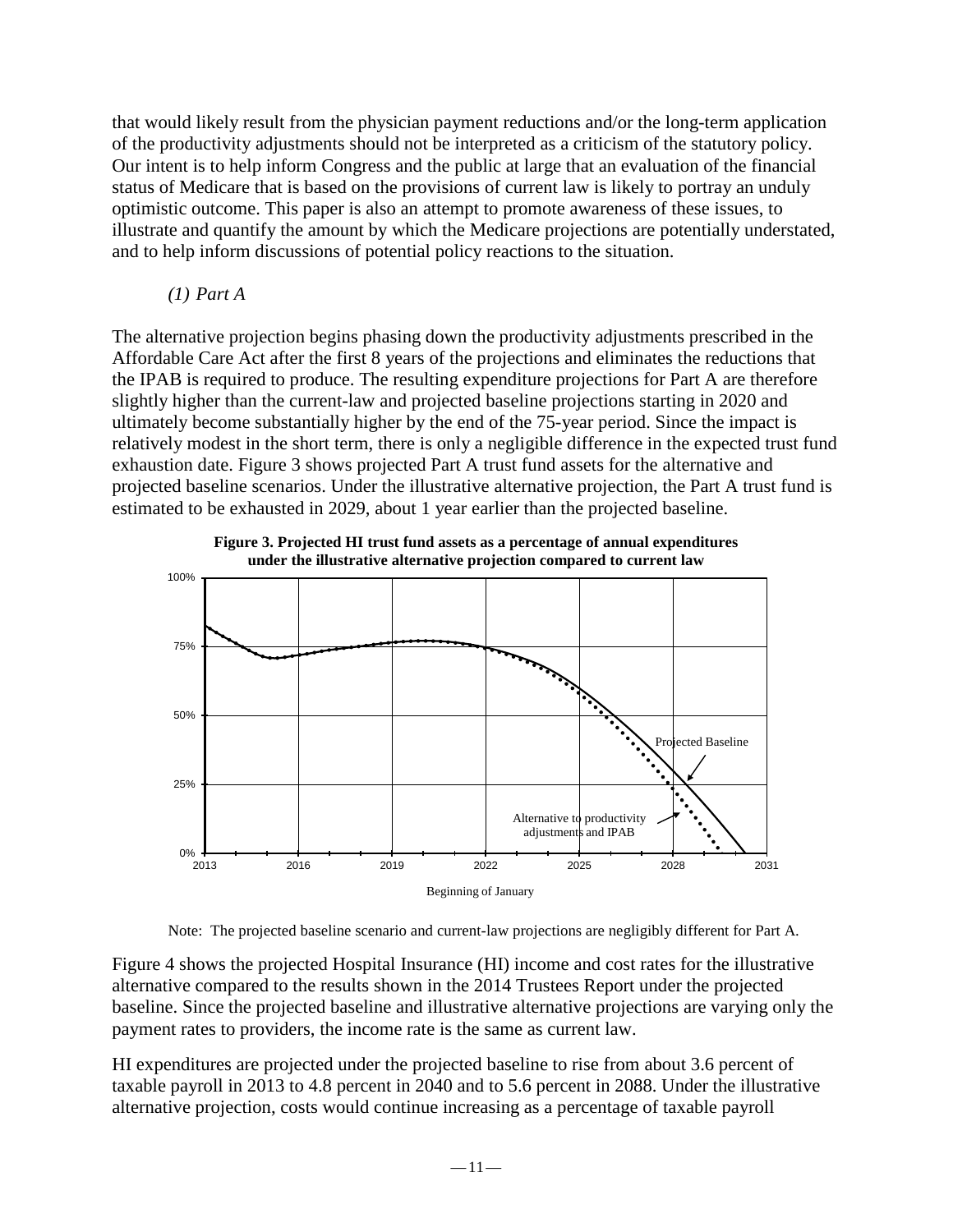throughout the long-range period, reaching 8.9 percent in 2088—or 3.3 percentage points higher than under the projected baseline. This comparison shows the strong impact of the statutory productivity adjustments; as the slower payment rate updates compounded over time, their impact on HI costs as a percentage of taxable payroll would offset much of the combined effects of the aging of the beneficiary population, excess medical price inflation, and growth in the volume and intensity of services. As noted, however, there is considerable doubt as to the longrange feasibility of the lower HI payment rates.



**Figure 4. Projected HI income and costs as a percentage of taxable payroll under the illustrative alternative projection compared to current law**

Note: The projected baseline scenario and current-law projections are negligibly different for Part A.

Table 1 shows the HI actuarial balance, for the next 25, 50, and 75 years, from the 2014 Trustees Report under the projected baseline and the illustrative alternative. For the 75-year projection period, the HI actuarial deficit is estimated to be 0.87 percent of taxable payroll in this year's report. If the productivity adjustments were gradually phased down starting in 2020, and if the IPAB requirements were rescinded, then the long-range HI deficit would be 1.92 percent of taxable payroll, as indicated by the alternative projection.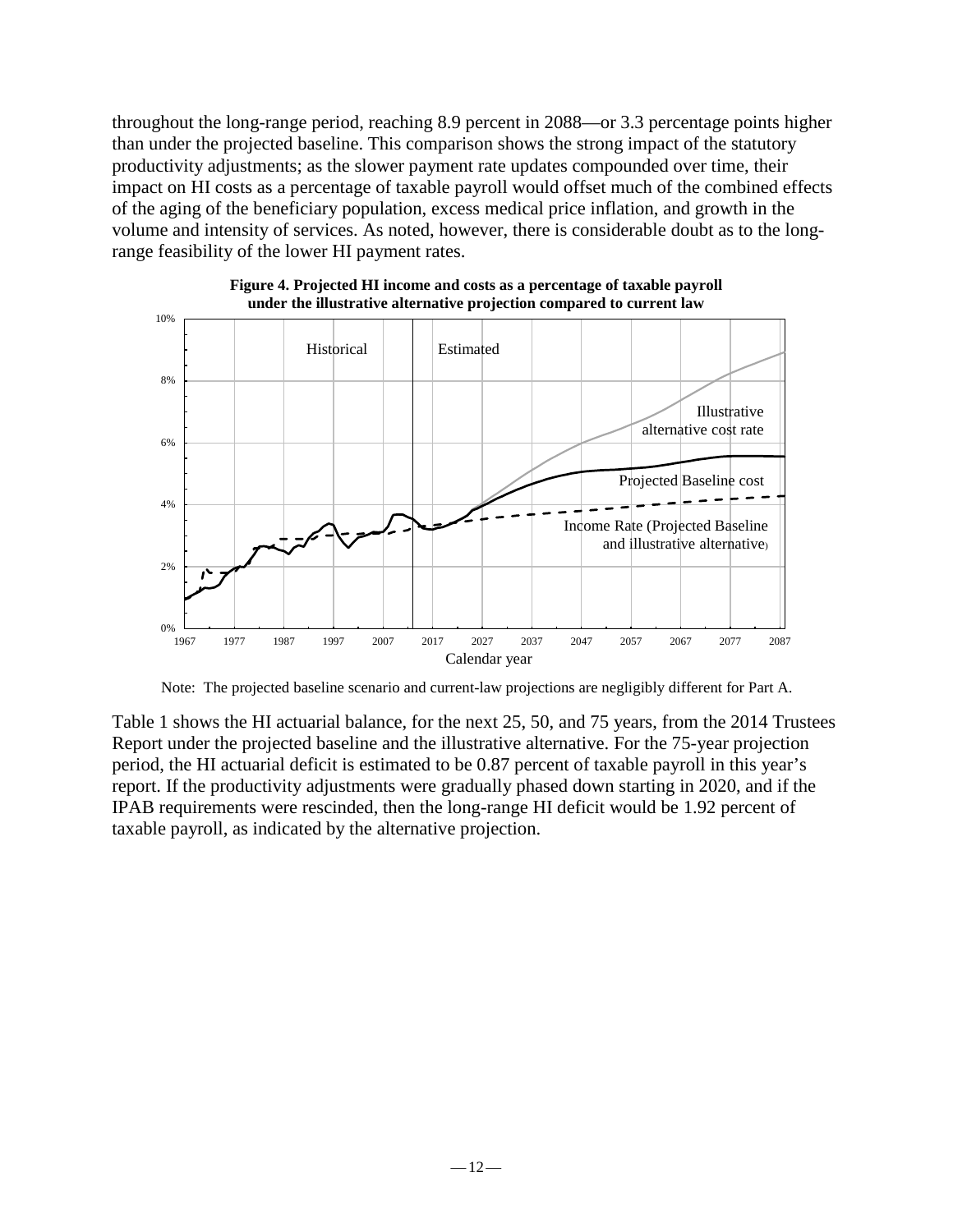#### **Table 1. HI actuarial balances under the illustrative alternative scenario compared to the 2014 Trustees Report**

|                        | 2014 Report          | Alternative |
|------------------------|----------------------|-------------|
|                        | (projected baseline) | projection  |
| Valuation periods:1    |                      |             |
| 25 years, 2014-2038:   |                      |             |
| Summarized income rate | 3.61%                | 3.61%       |
| Summarized cost rate   | 4.03                 | 4.18        |
| Actuarial balance      | $-0.42$              | $-0.57$     |
| 50 years, 2014-2063:   |                      |             |
| Summarized income rate | 3.71                 | 3.71        |
| Summarized cost rate   | 4.46                 | 5.03        |
| Actuarial balance      | $-0.75$              | $-1.32$     |

(as a percentage of taxable payroll)

<sup>1</sup>Income rates include beginning trust fund balances, and cost rates include the cost of attaining a trust fund balance at the end of the period equal to 100 percent of the following year's estimated expenditures.

Summarized income rate 3.82 3.82 3.82 Summarized cost rate 5.74 Actuarial balance  $-0.87 -1.92$ 

<span id="page-12-0"></span>Notes: 1) Totals do not necessarily equal the sums of rounded components.

75 years, 2014-2088:

2) The projected baseline scenario and current-law projections are negligibly different for Part A.

Another way to compare the expenditures in the alternative projection to the projected baseline amounts in the 2014 Trustees Report is to examine HI expenditures as a percent of GDP over the next 75 years. Under the projected baseline, HI costs are projected to increase to 2.37 percent of GDP in 2080, or roughly 52 percent greater than their 2013 level. Under the illustrative alternative to current law, costs would be 3.59 percent of GDP in 2080, or roughly 130 percent greater than their 2013 level.

| Table 2. Projected HI expenditures as a percentage of Gross Domestic Product (GDP) under the illustrative |
|-----------------------------------------------------------------------------------------------------------|
| alternative compared to the projected baseline, selected calendar years 2013-2080                         |

|          | HI expenditures as a<br>percentage of GDP |             |  |  |
|----------|-------------------------------------------|-------------|--|--|
| Calendar | Projected                                 | Alternative |  |  |
| year     | baseline                                  | projection  |  |  |
| 2013     | 1.56%                                     | 1.56%       |  |  |
| 2020     | 1.53                                      | 1.53        |  |  |
| 2030     | 1.91                                      | 1.98        |  |  |
| 2040     | 2.17                                      | 2.43        |  |  |
| 2050     | 2.26                                      | 2.74        |  |  |
| 2060     | 2.28                                      | 2.97        |  |  |
| 2070     | 2.35                                      | 3.30        |  |  |
| 2080     | 2.37                                      | 3.59        |  |  |

Note: The projected baseline scenario and current-law projections are negligibly different for Part A.

The 2014 Trustees Report notes that HI still fails both the short-range test of financial adequacy and the long-range test of close actuarial balance, indicating a need for further reforms to bring the program into financial balance. As illustrated by the illustrative alternative projection, if the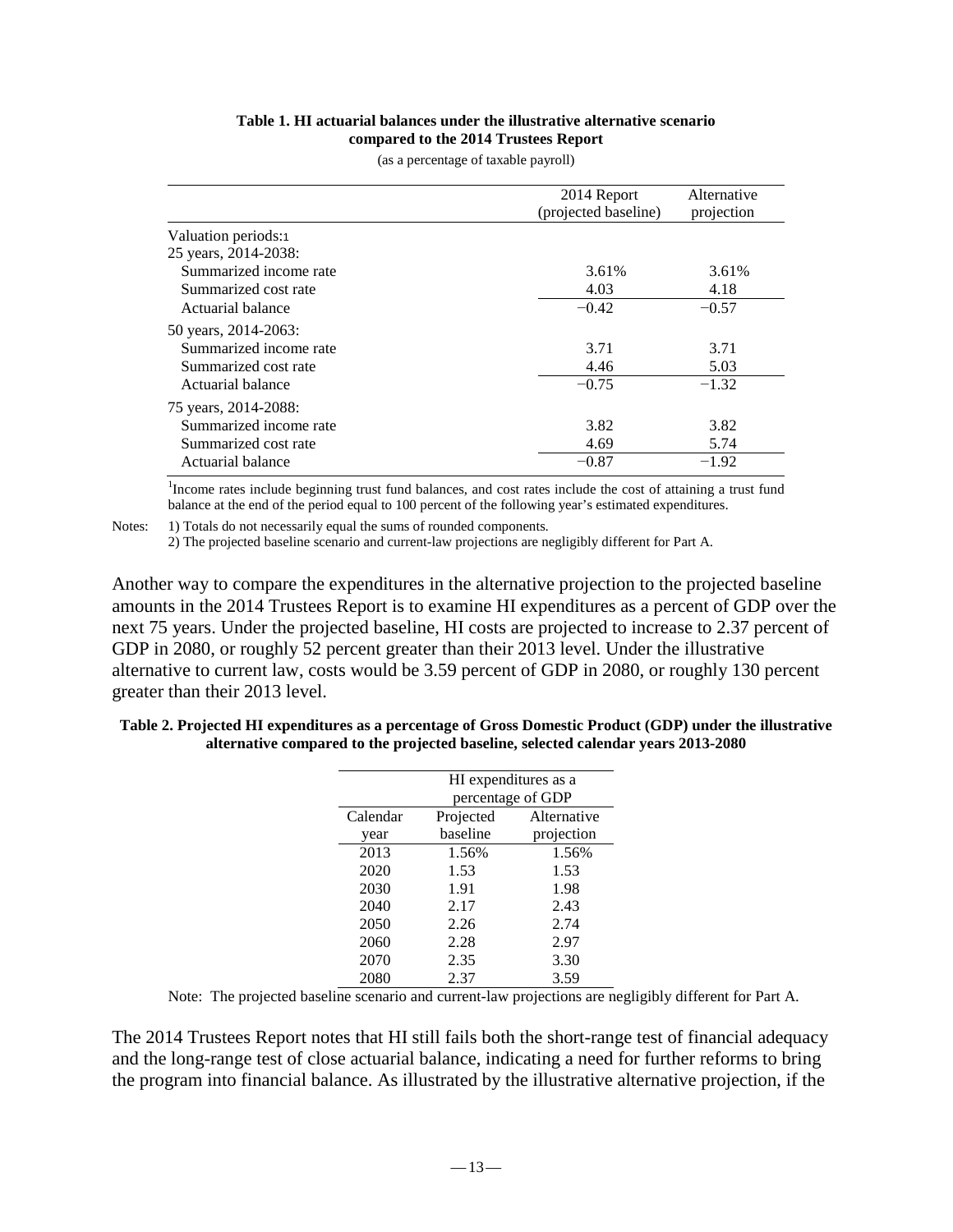annual productivity adjustments were to become unworkable over time and were overridden, the financial challenges would be much more severe.

*(2) Part B*

The illustrative alternative scenario for Part B assumes that (i) the physician payment update reductions required by the SGR system would be replaced with a 0-percent update for 2015 and increases of 0.6 percent annually in 2016 through 2022, and would grade up thereafter until average physician expenditures per beneficiary would increase at the same rate as per capita national health expenditures;<sup>[25](#page-13-0)</sup> (ii) the productivity adjustments for many other Part B providers would be phased down beginning in 2020 until the estimated level of achievable health provider productivity (0.4 percent) was reached in 2034; and (iii) the cost reductions from the IPAB would be eliminated. The projected baseline scenario includes the physician payment update override assumptions, but it does not include the assumption of the phase-out of the productivity adjustments and the assumption of no IPAB cost reductions. Table 3 shows projected short-range Part B expenditures and growth rates under current law compared to the projected baseline and the illustrative alternative scenario.

| compared to current law, calendar years 2013-2023 |                                            |        |              |                                   |              |              |        |              |
|---------------------------------------------------|--------------------------------------------|--------|--------------|-----------------------------------|--------------|--------------|--------|--------------|
|                                                   | Projected baseline scenario<br>Current law |        |              | Illustrative alternative scenario |              |              |        |              |
|                                                   |                                            |        |              |                                   | Percent of   |              |        | Percent of   |
| Calendar                                          | Expenditures                               | Growth | Expenditures | Growth                            | current-law  | Expenditures | Growth | current-law  |
| vear                                              | (billions)                                 | rate   | (billions)   | rate                              | expenditures | (billions)   | rate   | expenditures |
| 2013                                              | \$247.1                                    | 2.7%   | \$247.1      | 2.7%                              | 100.0%       | \$247.1      | 2.7%   | 100.0%       |
| 2014                                              | 262.8                                      | 6.4    | 262.8        | 6.4                               | 100.0        | 262.8        | 6.4    | 100.0        |
| 2015                                              | 260.2                                      | $-1.0$ | 268.9        | 2.3                               | 103.3        | 268.9        | 2.3    | 103.3        |
| 2016                                              | 272.3                                      | 4.6    | 283.6        | 5.5                               | 104.2        | 283.6        | 5.5    | 104.2        |
| 2017                                              | 292.1                                      | 7.3    | 303.0        | 6.8                               | 103.7        | 303.0        | 6.8    | 103.7        |
| 2018                                              | 314.1                                      | 7.5    | 326.2        | 7.7                               | 103.8        | 326.2        | 7.7    | 103.8        |
| 2019                                              | 338.4                                      | 7.7    | 352.3        | 8.0                               | 104.1        | 352.3        | 8.0    | 104.1        |
| 2020                                              | 366.9                                      | 8.4    | 382.5        | 8.6                               | 104.2        | 382.5        | 8.6    | 104.3        |
| 2021                                              | 397.3                                      | 8.3    | 414.3        | 8.3                               | 104.3        | 414.5        | 8.3    | 104.3        |
| 2022                                              | 430.4                                      | 8.3    | 448.7        | 8.3                               | 104.2        | 449.0        | 8.3    | 104.3        |

**Table 3. Estimated Part B expenditures under the projected baseline and illustrative alternative scenario compared to current law, calendar years 2013-2023**

Table 4 shows the estimated Part B premiums under current law compared with the projected baseline scenario and the illustrative alternative scenario for 2013 through 2023. The 2014 monthly Part B premium rate of \$104.90 is estimated for 2023 to rise to \$149.70 under current law, \$156.20 under the projected baseline, and \$156.40 under the illustrative alternative.

2023 465.4 8.1 485.2 8.1 104.2 485.8 8.2 104.4

<span id="page-13-0"></span> $25$  This illustration effectively assumes that the SGR system would no longer be used to determine physician payments. In practice, many other approaches could be taken. In addition, Congress could legislatively change additional Medicare provisions to help offset the cost of any legislated increase in physician updates.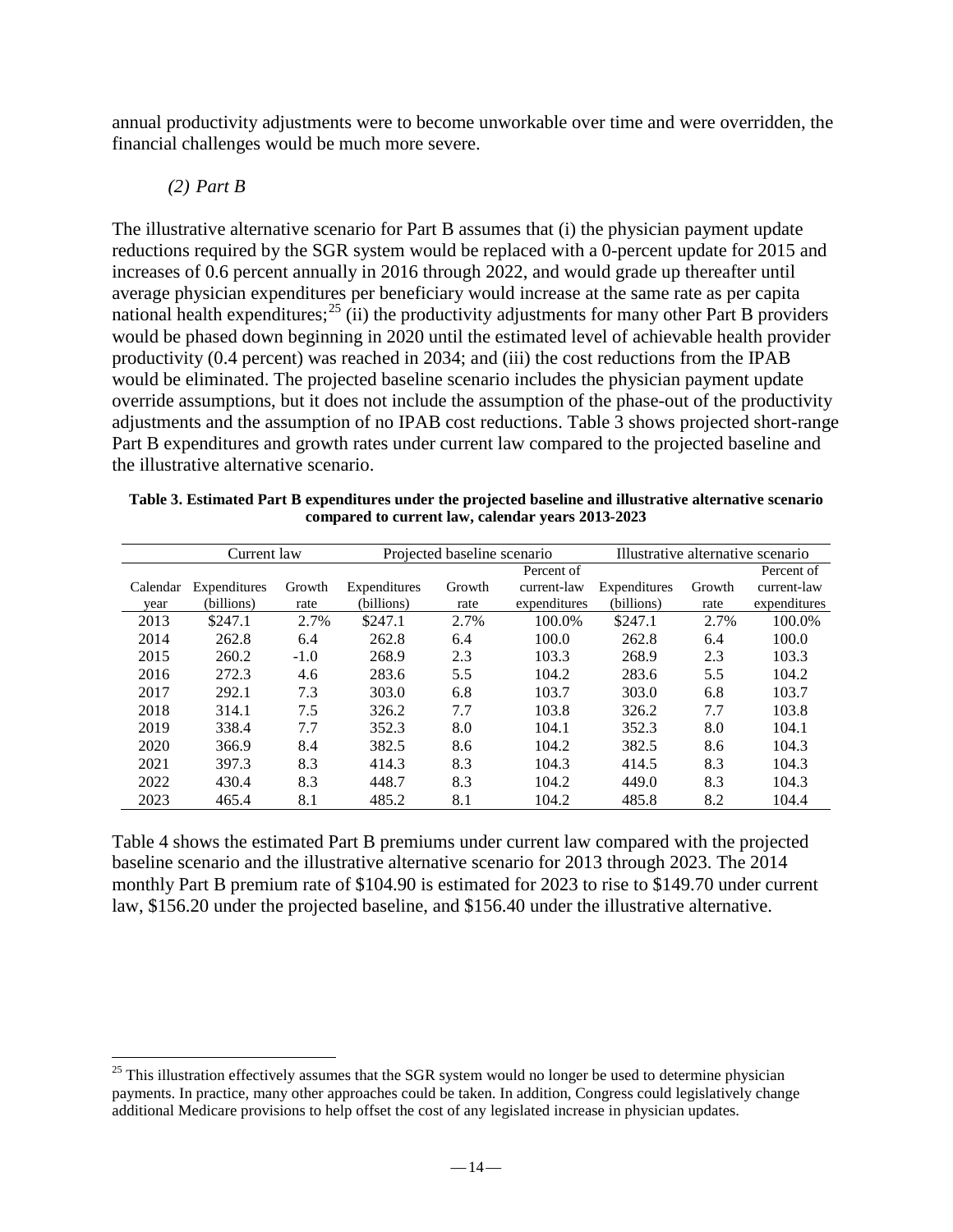| Part B standard monthly premium |          |                   |                      |  |
|---------------------------------|----------|-------------------|----------------------|--|
| Calendar                        | Current  | Projected         | Illustrative         |  |
| year                            | law      | baseline scenario | alternative scenario |  |
| 2013                            | \$104.90 | \$104.90          | \$104.90             |  |
| 2014                            | 104.90   | 104.90            | 104.90               |  |
| 2015                            | 104.90   | 104.90            | 104.90               |  |
| 2016                            | 104.90   | 106.50            | 106.50               |  |
| 2017                            | 104.90   | 113.20            | 113.20               |  |
| 2018                            | 111.00   | 119.20            | 119.10               |  |
| 2019                            | 120.70   | 125.80            | 125.80               |  |
| 2020                            | 127.50   | 133.00            | 133.00               |  |
| 2021                            | 134.40   | 140.20            | 140.40               |  |
| 2022                            | 141.90   | 148.00            | 148.00               |  |
| 2023                            | 149.70   | 156.20            | 156.40               |  |

**Table 4. Estimated Part B premiums under current law, the projected baseline scenario, and the illustrative alternative scenario, calendar years 2013-2023** 

Table 5 shows the long-range Part B expenditure projections under current law, the projected baseline, and the illustrative alternative. It is customary to express long-range Part B costs as a percentage of GDP to facilitate interpretation and comparison of costs over such distant periods. As shown in table 5, the Part B cost in 2080 under the illustrative alternative projection would be 3.87 percent of GDP compared to 3.09 percent of GDP under the projected baseline, and 2.56 percent of GDP under current law.

**Table 5. Projected Part B expenditures as a percentage of Gross Domestic Product (GDP) under current law, the projected baseline scenario, and the illustrative alternative scenario, selected years 2013-2080**

| Part B expenditures as a percentage of GDP |         |           |              |  |
|--------------------------------------------|---------|-----------|--------------|--|
|                                            |         | Projected | Illustrative |  |
| Calendar                                   | Current | baseline  | alternative  |  |
| year                                       | law     | scenario  | scenario     |  |
| 2013                                       | 1.47%   | 1.47%     | 1.47%        |  |
| 2020                                       | 1.56    | 1.62      | 1.62         |  |
| 2030                                       | 2.14    | 2.24      | 2.29         |  |
| 2040                                       | 2.35    | 2.53      | 2.72         |  |
| 2050                                       | 2.38    | 2.66      | 2.98         |  |
| 2060                                       | 2.45    | 2.82      | 3.28         |  |
| 2070                                       | 2.53    | 2.99      | 3.61         |  |
| 2080                                       | 2.56    | 3.09      | 3.87         |  |

#### *(3) Total Medicare*

Total Medicare spending under the illustrative alternative projection includes the higher costs for Parts A and B resulting from the phase-down of the productivity adjustments and the elimination of the IPAB reductions. The Medicare payments to Part D plans and qualifying employers are not affected by the productivity adjustments (and only negligibly affected by the IPAB requirements) and are therefore nearly equal to the projected baseline projections emphasized in the 2014 Medicare Trustees Report.

Table 6 indicates the magnitude of the difference relative to the projected baseline projections by showing total Medicare expenditures as a percent of GDP. Under the projected baseline, Medicare spending is projected to be 3.72 percent of GDP in 2020 and to grow to 6.78 percent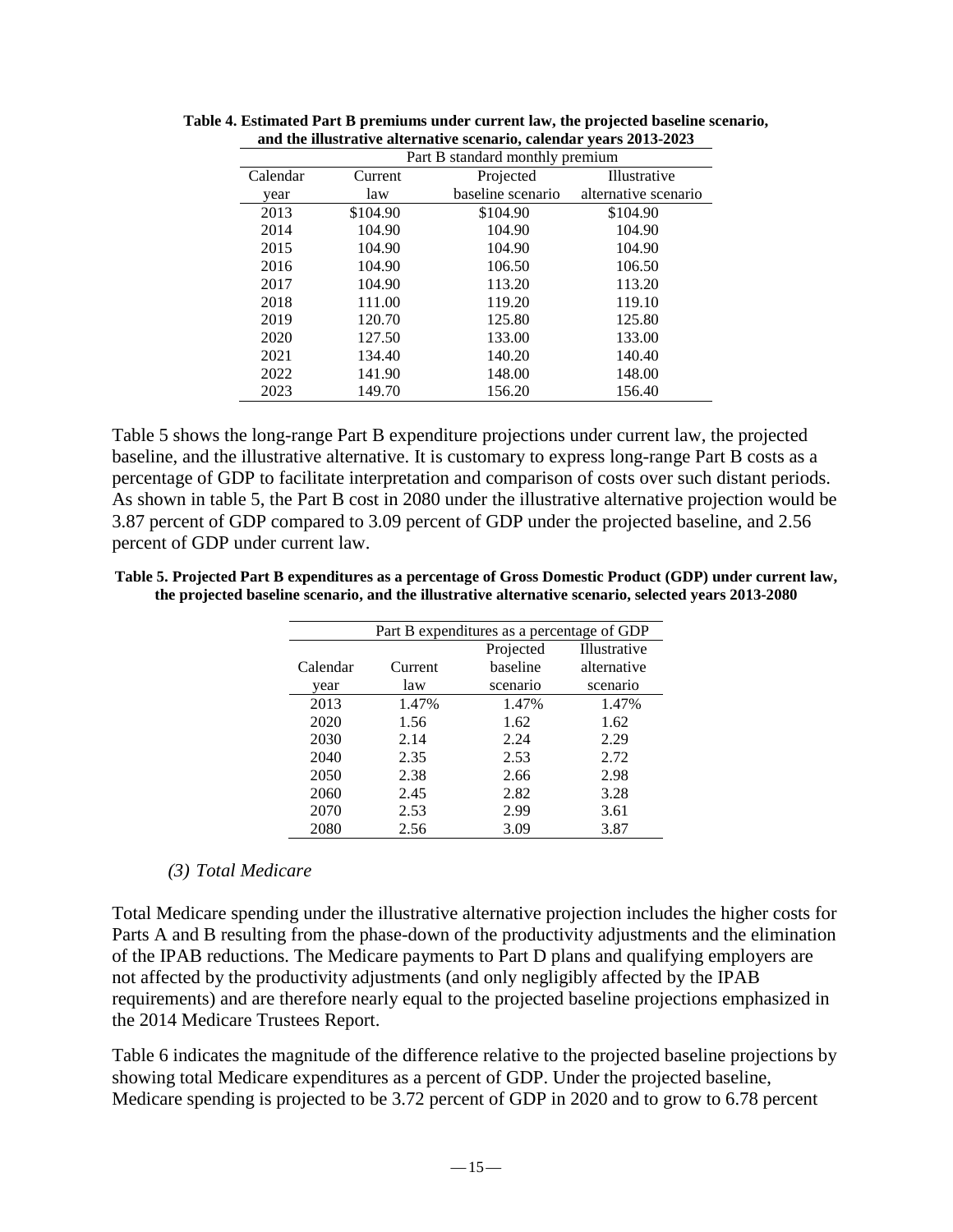by 2080, while expenditures increase to 8.80 percent of GDP in the illustrative alternative projection.

| Total Medicare expenditures |                        |           |              |  |
|-----------------------------|------------------------|-----------|--------------|--|
|                             | as a percentage of GDP |           |              |  |
|                             |                        | Projected | Illustrative |  |
| Calendar                    | Current                | baseline  | alternative  |  |
| year                        | law                    | scenario  | scenario     |  |
| 2013                        | 3.48%                  | 3.48%     | 3.48%        |  |
| 2020                        | 3.65                   | 3.72      | 3.72         |  |
| 2030                        | 4.84                   | 4.94      | 5.08         |  |
| 2040                        | 5.45                   | 5.62      | 6.09         |  |
| 2050                        | 5.67                   | 5.94      | 6.75         |  |
| 2060                        | 5.86                   | 6.22      | 7.39         |  |
| 2070                        | 6.12                   | 6.56      | 8.16         |  |
| 2080                        | 6.26                   | 6.78      | 8.80         |  |

**Table 6. Projected total Medicare expenditures as a percentage of Gross Domestic Product (GDP) under current law, the projected baseline scenario, and the illustrative alternative scenario, selected years 2013-2080** 

Figure 5 illustrates the large impact on Medicare expenditures in the long range from the steadily compounding effect of the current-law productivity adjustments to most provider payment updates. The comparison of the current-law, projected baseline, and illustrative alternative projection reflects this substantial difference in Medicare provider prices. This comparison is also affected by the assumed 0.6-percent updates for physician payments in 2014 through 2022 under the illustration, compared to the nearly 21-percent reduction required in 2015 and the subsequent physician payment update reductions under the current-law SGR system.

**Figure 5. Medicare expenditures as a percentage of Gross Domestic Product (GDP) under current law, projected baseline, and illustrative alternative projections**



Under current law, Medicare expenditures as a percentage of GDP would increase rapidly as the baby boom generation reaches eligibility age. After about 2040, however, the effects of the productivity adjustments (and, to a lesser degree, the impact of the SGR) would largely offset the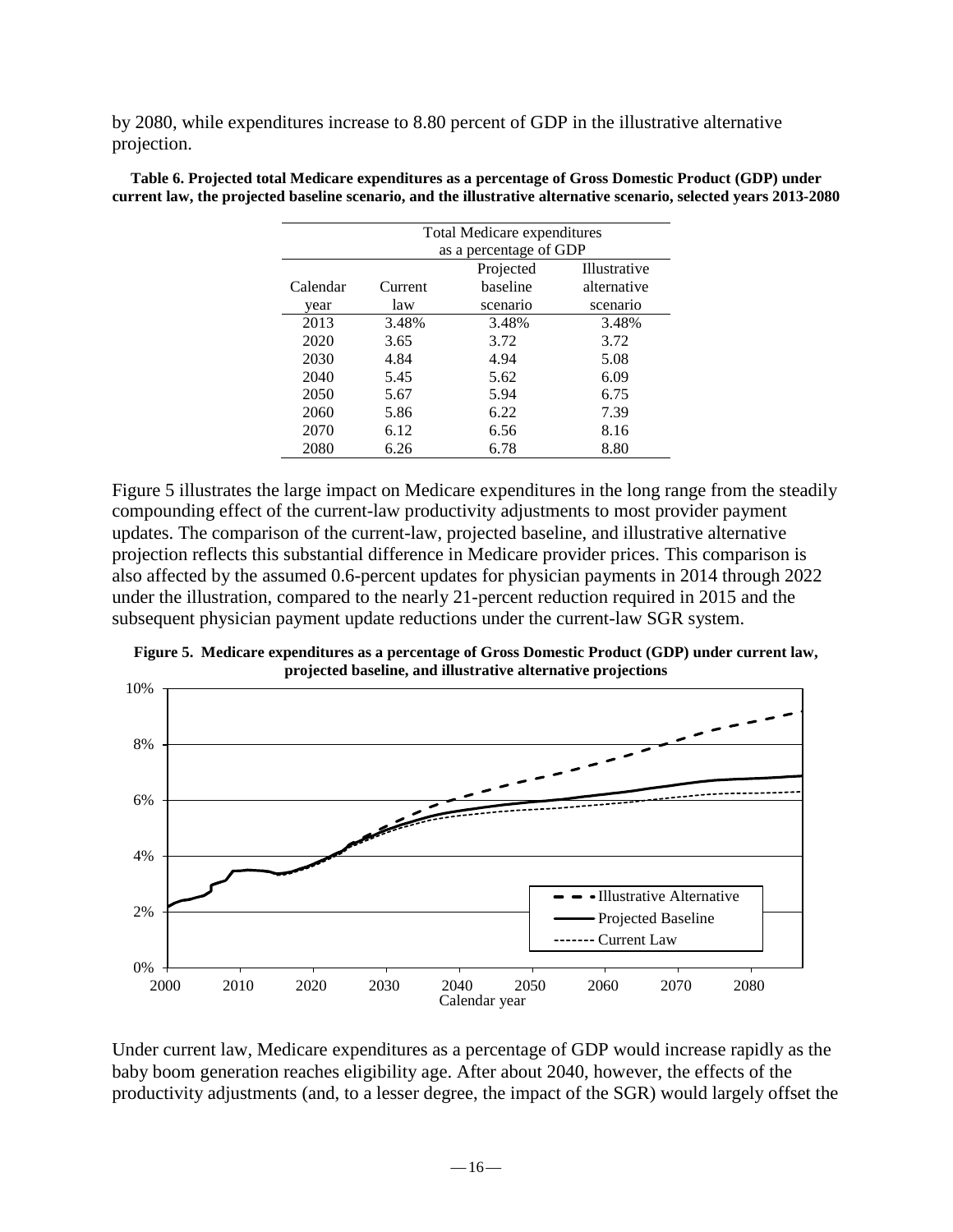growth that would otherwise occur due to the aging of the beneficiary population, excess medical price inflation, and increases in the volume and intensity of Medicare services. In the absence of these reductions in payment rate updates, Medicare costs would continue to grow steadily as a percentage of GDP throughout the long-range period.

# **Conclusion**

The current-law Medicare projections likely understate the future cost of the program. The immediate physician fee reductions required under current law are clearly unworkable and are almost certain to be overridden by Congress. As a result, the projections emphasized throughout the 2014 Trustees Report reflect a projected baseline scenario that assumes an override to the SGR formula physician payment updates. The productivity adjustments will affect other Medicare price levels much more gradually, but a strong likelihood exists that, without very substantial and transformational changes in health care practices, payment rates would become inadequate in the long range. As a result, actual Medicare expenditures are likely to exceed the projections shown in the 2014 Trustees Report for the projected baseline, possibly by considerable amounts.

In practice, of course, lawmakers may enact any number of changes to the Medicare program in coming years. While some of these modifications are likely to address the adequacy of provider payment rates, others may be designed to reduce expenditure levels or growth rates in other ways that may be more sustainable over time. In view of the very substantial uncertainty associated with possible changes to Medicare, readers should interpret the current-law and projected baseline projections cautiously. For example, the Protecting Access to Medicare Act increased physician payments for April 2014 through March 2015 and removed the productivity adjustment from laboratory payment updates. The possibility of changes to the productivity adjustments for other provider payment updates is both less certain and more distant than the probable changes to physician payments—but the cumulative impact of these changes to the productivity adjustments could ultimately be much larger than the effect of continuing SGR system overrides.

Thus, neither the current-law projections nor the projected baseline scenario should be interpreted as the most likely expectation of actual Medicare financial operations in the future but rather as illustrations of the very favorable impact of permanently slower growth in health care costs, if such slower growth can be achieved. The illustrative alternative projection shown here helps to quantify this potential understatement.

While the substantial improvements in Medicare's financial outlook under the Affordable Care Act are welcome and encouraging, expectations must be tempered by awareness of the difficult challenges that lie ahead in improving the quality of care and making health care far more cost efficient. The sizable differences in projected Medicare cost levels among current law, the projected baseline scenario, and the illustrative alternative scenario highlight the critical importance of finding ways to bring Medicare costs—and health care costs in the U.S. generally—more in line with society's ability to afford them.